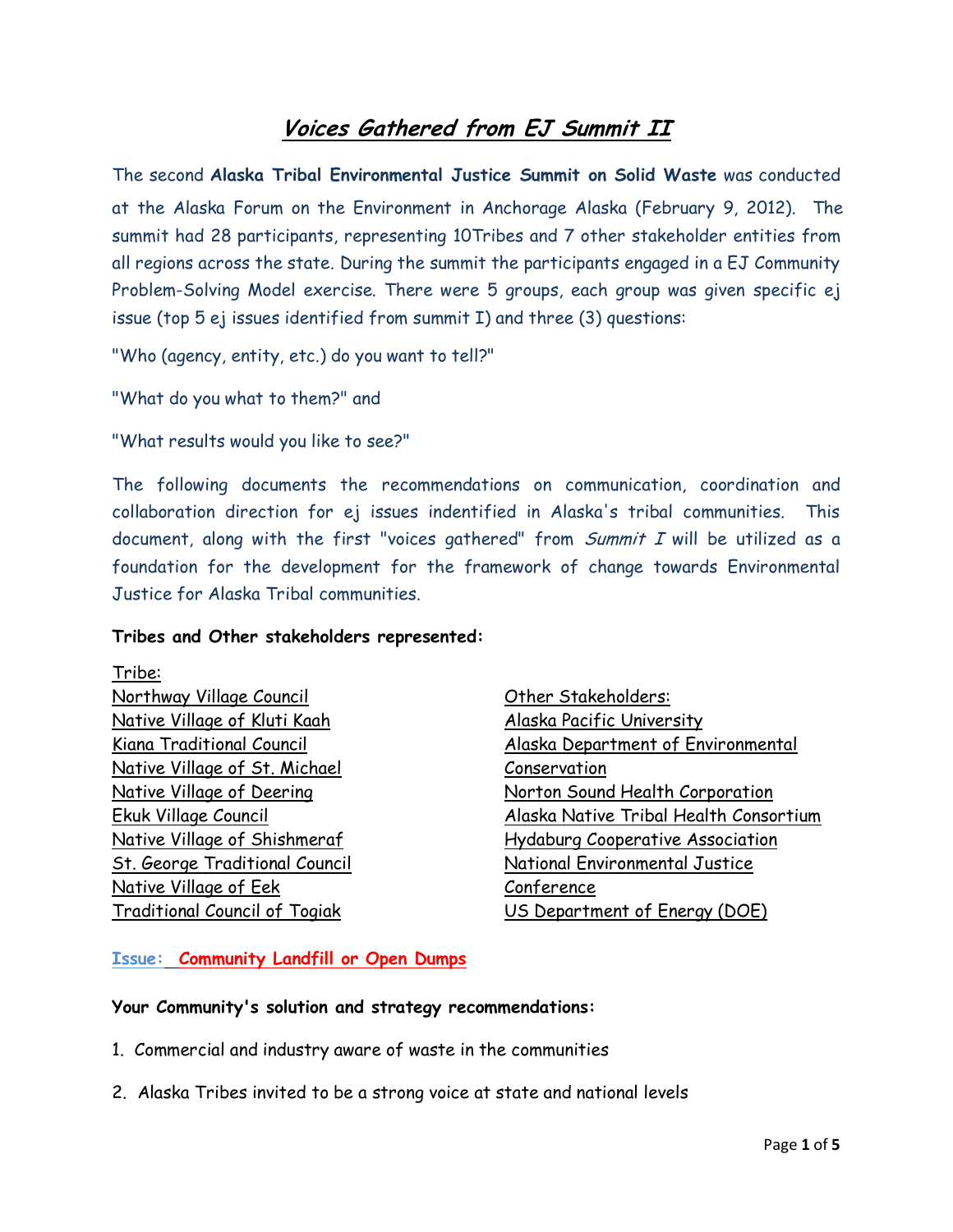3. Tribes need to be recognized as sovereign government entities by state of Alaska.

# **Question #1: Who are you going to tell about your ej issue:**

- 1. School boards and districts, commercial businesses
- 2. Alaska Federation of Natives (AFN)
- 3. Non-profit Tribal groups (i.e. Kawerak, AVCP, etc.) and housing agencies (HUD)

## **Question #2: What are you going to tell them?**

- 1. If you build, take your trash out, or pay to maintain and improve landfill or dump site.
- 2. Recognize tribal governments. (to state of Alaska)

3. Encourage and recognize interaction of local governance: tribe, city, tribal corporation, make commercial entities responsive.

## **Question #3: What results do you want?**

- 1. State of Alaska and federal MOA on Solid Waste.
- 2. State to notify all contractors of responsibilities to better manage waste.

3. Commercial companies to promote and barge better products i.e. more biodegradable packaging**.** 

## **Issue: Lack of Water and Sewer**

## **Your Community's solution and strategy recommendations:**

1. We need funding!

2. Explore a variety of solutions; identify village champions to keep on progress and keep momentum going.

- 3. Documentaries on local situation (1 video per season)
- 4. Get D.C. policy and decision makers to stay in village for 2 weeks, not 2 hours.

## **Question #1: Who are you going to tell about your ej issue:**

1. The World!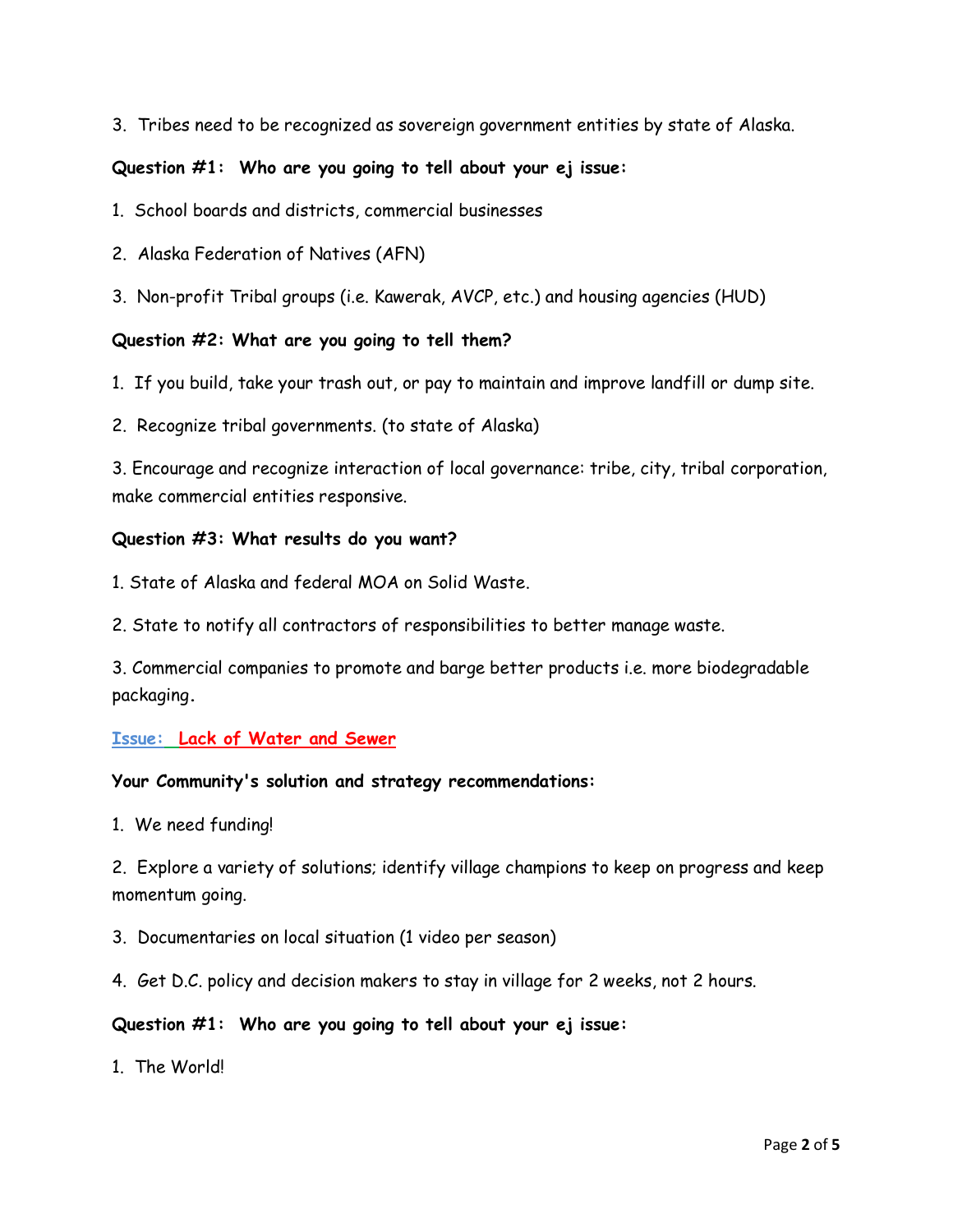2. We've tried the politicians already and they've seen first-hand; which have resulted in false and empty promises.

3. Media, lobbyists, and technical support organizations.

# **Question #2: What are you going to tell them?**

1. No water or sewer. There's a community water well. People self-haul with buckets.

2. For drinking water people have to get ice from 7 miles out of town during winter. People w/out snow machines pay high prices for a sled of ice. In summer, people hope for rain. Many villages with large population (650+) still have honey buckets for human waste toilets and disposal.

3. We have no equipment or it's broken for utility services for human waste.

# **Question #3: What results do you want?**

- 1. A flushing toilets in homes.
- 2. Running water.
- 3. Village representation at the table at all times.

# **Issue: Contaminated sites (construction and old military sites)**

## **Your Community's solution and strategy recommendations:**

1. Gather historical information: who, what, where, when, why: Which agency, location, types of waste or material, ownership, dates, pictures, documents, maps, and oral history.

- 2. Use available resources of responsible agencies.
- 3. Develop project timelines with real expectations.

## **Question #1: Who are you going to tell about your ej issue:**

- 1. Alaska Department of Environmental Conservation (ADEC).
- 2. US Military.
- 3. USEPA Brownsfield program.

## **Question #2: What are you going to tell them?**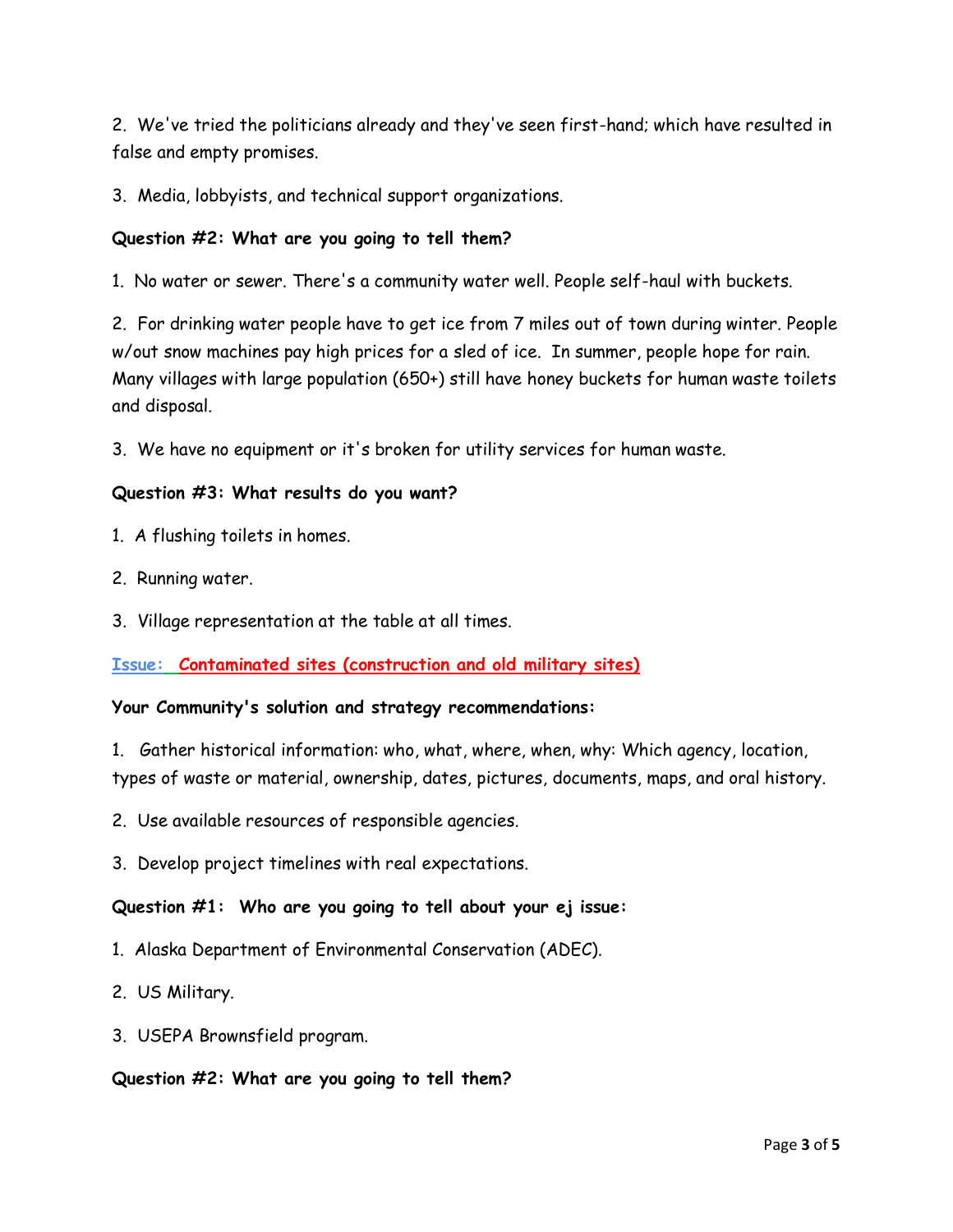- 1. How we're effected, what the issues are and possible solutions.
- 2. Positive benefits of assistance.

## **Question #3: What results do you want?**

- 1. Improved health and safety of residents.
- 2. Restoration of land.
- 3. Improvement of subsistence resources.
- 4. Successful template for other villages and communities to adopt.

#### **Issue: Loss of Subsistence lifeways**

#### **Your Community's solution and strategy recommendations:**

- 1. Community meetings.
- 2. Provide education awareness and seek funding.
- 3. Community surveys.

#### **Question #1: Who are you going to tell about your ej issue:**

- 1. Local governance: city, tribe and native corporation.
- 2. Schools.
- 3. Appropriate state agencies.

## **Question #2: What are you going to tell them?**

- 1. Explain exactly what the issue is.
- 2. What is really happening, what scientific research is showing.
- 3. History- demographics and geography.

#### **Question #3: What results do you want?**

- 1. Clean, healthy environment for our subsistence lifestyle- right now.
- 2. Polices set in place that will protect the future of our subsistence lifestyle right now.